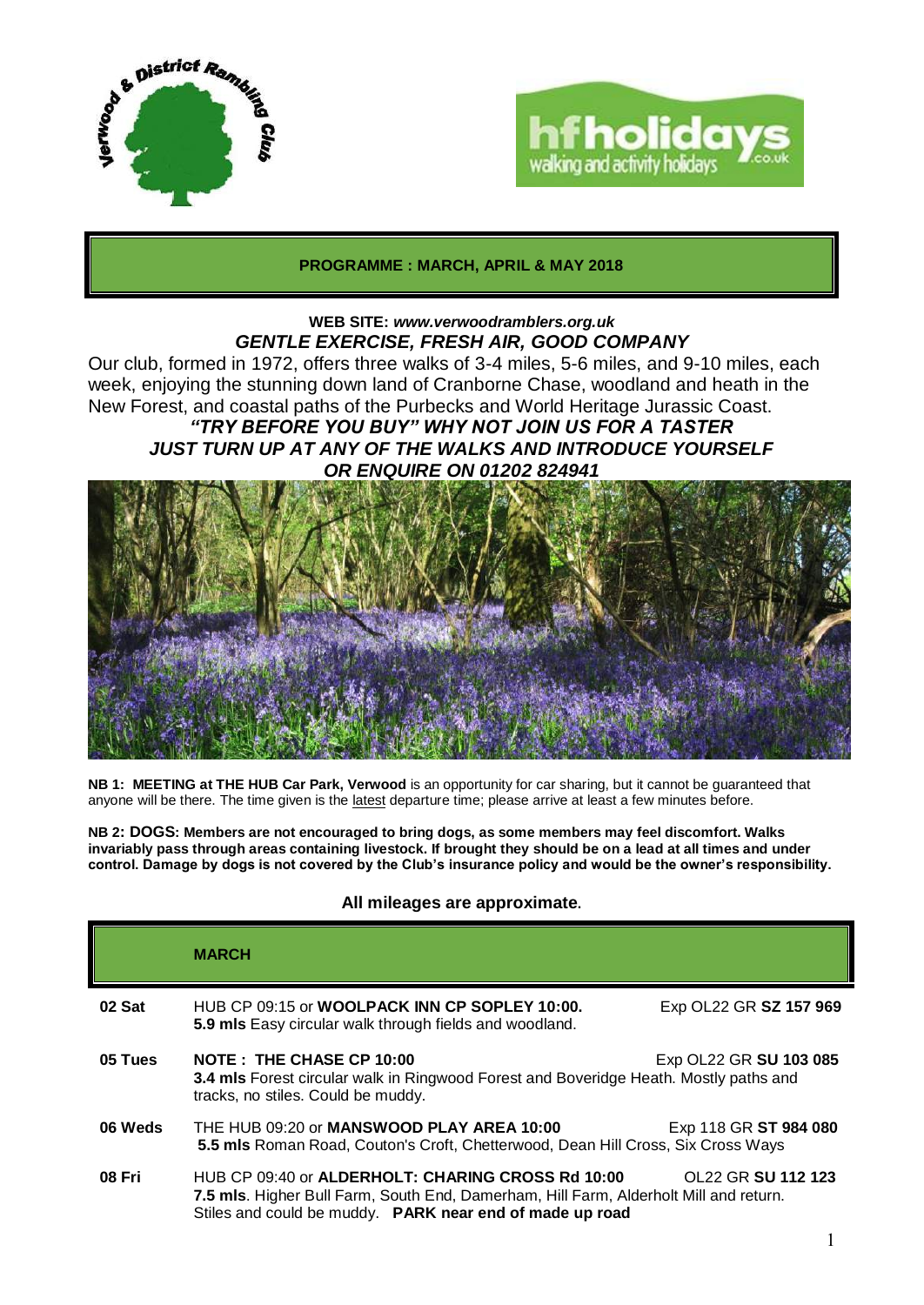#### **10 Sun WALK NOT SUBMITTED**

- **12 Tues** HUB CP 09:15 or **BROCKHILL CP 10:00** Exp OL22 GR **SU 266 057 3.0 mls** Forest walk in Vinney Ridge Enclosure, Arboretum and Tall Trees Trail. Fairly level walkon tracks and paths, no stiles. Could be muddy,
- **13 Weds** HUB CP 9:10 or **RIVERLANDS CP, WICK LANE, Christchurch 10:00** OL22 GR **SZ152 921 5.0 mls** Circular Hengistbury Head and Wick Village. Normally **FREE** parking in winter period.

### **16 Sat WALK NOT SUBMITTED**

- **19 Tues** HUB CP 09:20 or **CP On B3082 Near Badbury Rings 10:00** Exp118 GR **ST 966 023 N.B. this is the small free CP opposite the left turn to White Mill, Sturminster Newton. 3.6 mls** Gently undulating figure of 8 walk to the Rings 1 steady incline, 0 stiles, mud possible.
- **20 Weds** HUB CP 09:30 or **ROCKFORD COMMON CP** Exp OL22 GR **SU 164 083 5.1 mls** Up onto the common then south through Highwood, short road walk through North Poulner and meander back around Blashford Lakes
- **22 Fri** HUB CP 09:00 or **KEYHAVEN C.P.** 10:00 Exp OL22 GR **SZ 306 914 (Car park costs £6 for up to 6 hours, free off road parking possible down lane on left just before Car park) 9.2 mls** Keyhaven and Pennington Marches, Normandy, Lymington. Fairly flat, coastal paths, tracks. Could be muddy

#### **24 Sun WALK NOT SUBMITTED**

- **26 Tues** HUB CP 09:30 or **A31 Ringwood Road, North Service Rd** OL22 GR **SU 123 037 Dispersed parking near pedestrian bridge 3.5mls** Via Visitor Centre Boundary Lane to Avon Heath Country Park – South.
- **27 Weds** HUB CP 09:25 or **MARTIN DOWN CP off A 354 10:00** Exp 118 GR **SU 037 201 5.2 mls** mainly flat tracks & grass on Martin Down Nature Reserve then tracks via Pentridge
- **30 Sat** HUB CP 09:00 **or SHAWFORD DOWN 10:00** Exp OL32 (Exp 132) GR **SU 468 248 Meet in car park adjacent to Otterbourne Road**

# **9.5 mls** Hockley GC, Hazeley Down, Owslebury, Twyford

# **APRIL**

**02 Tues** HUB CP 09:30 or **THE CASHMOOR INN CP 10:00.** Exp 118 GR **ST 976 136 Parking restricted, car share if possible & consider a drin/refreshments on return 3.0 mls** .A country walk. Minor roads, tracks and paths. One long moderate incline. **03 Weds** HUB CP 09:35 or **WHITE SHEET CP 10:00** Exp 118 GR **SU 048 036 5.0 mls** Holt Heath Circular Mud Possible 1 small hill. **05 Fri** HUB CP 09:00 or **Kingston CP 10:00** Exp OL 15 GR **SY 954 795 9.0 mls** Swyre Head, Kimmeridge, Houndstout. Strenuous in parts. **07 Sun WALK NOT SUBMITTED 09 Tues** HUB CP 09:20 or **BADBURY RINGS NT CP 10:00** Exp 118 GR **ST 962 033 3.5 mls** A walk across downland. **NOTE :Parking charges for non NT members**. **10 Weds** HUB CP 09:15 or **BREAMORE CHURCH 10:00** Exp OL 22 GR **SU 152 188 5.6 mls** Breamore Park, South Charford Farm, Hale Park, Woodgreen, Breamore. Footpaths may be muddy around the Avon, some road walking. **13 Sat** HUB CP 09:35 or **DRUSILLAS CP HORTON 10:00** Exp 118 GR **SU 039 075 (North end of CP consider a Coffee/drink on return. Car share if possible) 9.0 mls** Haythorne, North Fm, Matterly drove, Critchell Mill/Lake,Chalbury, Moderate & some stiles Mud Possible.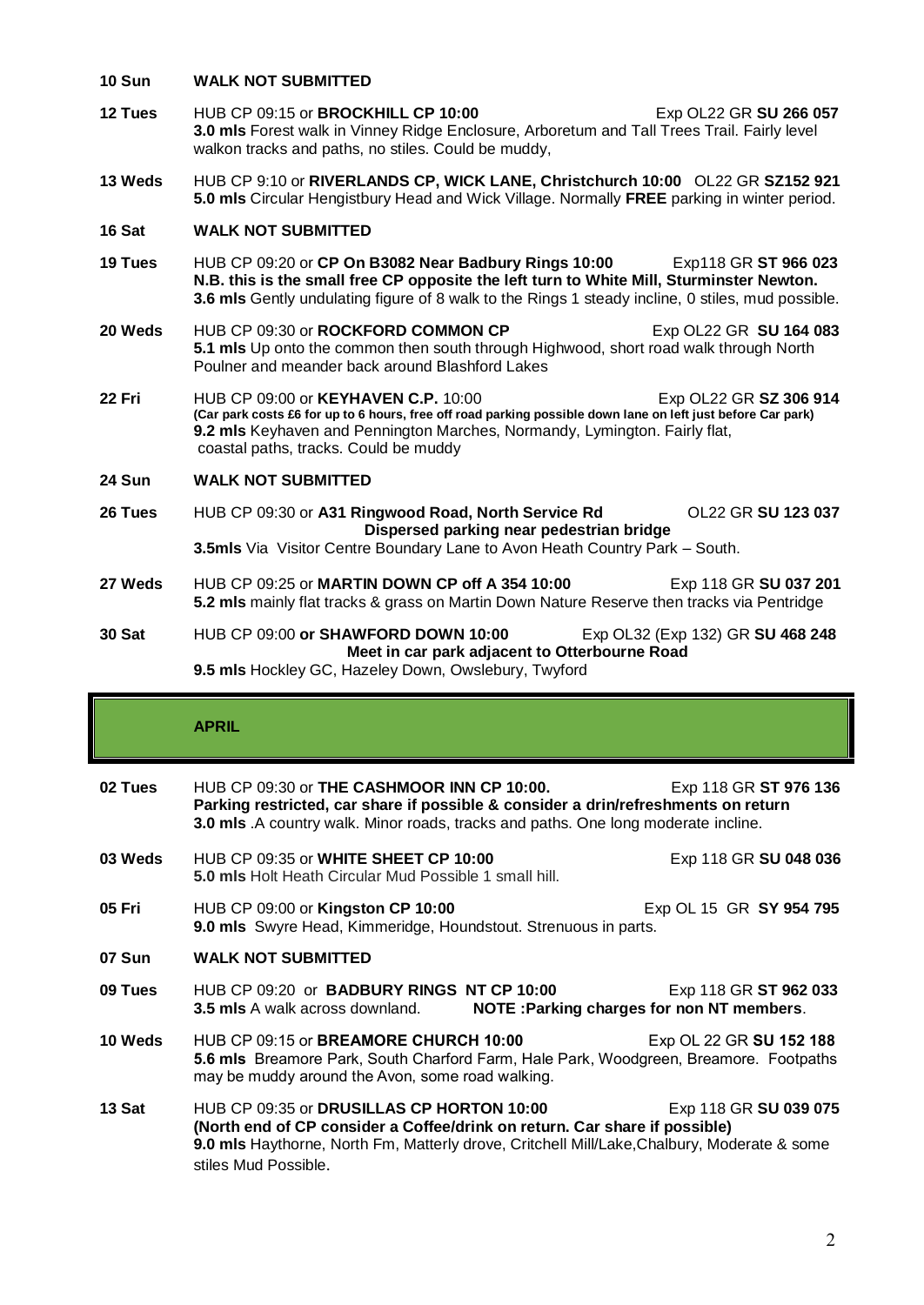| 16 Tues       | HUB CP 09:30 or WEST MOORS PUBLIC CP (free )10:00<br>Just beyond ELEPHANT & CASTLE PH on Park Road<br>3.5 mls Slop Bog (boarded walkway) via riverside. Roads, tracks and paths.                                           | Exp OL22 GR SU 080 026 |  |
|---------------|----------------------------------------------------------------------------------------------------------------------------------------------------------------------------------------------------------------------------|------------------------|--|
| 17 Weds       | HUB CP 09:15 or FARNHAM 10:00 In Road, Side of Museum<br>Exp118 GR ST 959 151<br>6.0 mls New Town, Chettle Common, Main Down, Chettle, Jubilee trail. Mud possible.                                                        |                        |  |
| 19 Fri        | HUB CP 09:15 or ABBOTSWELL CP 10.00<br>Exp OL 22 GR SU 178 128<br>7.8 mls Hyde & Gorley Commons, Black Barrow, Broomy Inclosure, Hasley Hill, Ogden's<br>Farm. Mostly gravel tracks.                                       |                        |  |
| 21 Sun        | <b>WALK NOT SUBMITTED</b>                                                                                                                                                                                                  |                        |  |
| 23 Tues       | HUB CP 09:20 or GARSTON/PRIBDEAN WOOD CP 10:00<br>Exp 118 GR SU 003 195<br>(Limited parking Car share if possible)<br>3.0 mls Upwood, Deanland, Newtown, Shermal Gate Undulating woods and fields.                         |                        |  |
| 24 Weds       | HUB CP 09:15 or CANADIAN MEMORIAL CP 10:00<br>5.5 mls Slufters Inclosure                                                                                                                                                   | Exp OL22 GR SU 240 093 |  |
| 27 Sat        | HUB CP 09:30 or CRANBORNE GARDEN CTR (at top end) 10:00 Exp118 GR ST 913 178<br>(Consider a coffee or Drink on return. Car share if possible)<br>7.5 mls Castle Hill, Sutton Boys Wood, Edmonsham, Stiles and Mud possible |                        |  |
| 30 Tues       | HUB CP 09:35 or WHITE SHEET CP 10:00<br>3.5 mls Holt Heath Circular Mud Possible.                                                                                                                                          | Exp 118 GR SU 048 036  |  |
|               | <b>MAY</b>                                                                                                                                                                                                                 |                        |  |
| 01 Weds       | HUB CP 09:15 or LANGTON ARMS TARRANT MONKTON 10:00<br>(Consider a Coffee or Drink on return)                                                                                                                               | Exp118 GR ST 944 088   |  |
|               | 5.0 mls Common Drove, Chetterwood, Horse Down, Turner's Lane                                                                                                                                                               |                        |  |
| 03 Fri        | <b>WALK NOT SUBMITTED</b>                                                                                                                                                                                                  |                        |  |
| <b>05 Sun</b> | HUB CP 09:20 or GODSHILL CP 10:00<br>6.0 mls Lady's Mile, Turf Hill, Deadman Hill                                                                                                                                          | Exp OL15 GR SU 177 161 |  |

- **07 Tues** HUB CP 09:25 or **ROCKFORD COMMON CP 10:00.** Exp OL22 GR **SU 164 083 3.5 mls** Easy walk round Blashford Lakes and Wildlife Reserve.Tracks and minor roads. Easy stiles with road alternatives.
- **08 Weds** HUB CP 09:25 or **CRANBORNE GARDEN CTR (at top end) 10:00** Exp118 GR **ST 913 178 ( Consider a coffee or Drink on return. Car share if possible) 5.5 mls** Circular Undulaing Farmland and Tracks
- **11 Sat HUB CP 09:20 or PAMPHILL CP 10:00** Exp 118 GR **ST 990 007 7.0 mls** Kingston Lacy Estate, ( Bluebell Woods) Lodge Farm, Badbury Rings, King Down, Chillbridge.
- **14 Tues** HUB CP 09:30 or **THE ANGEL PUBLIC HOUSE CP 10:00** Exp OL22 GR **SZ 068 992 (Car Share if possible and park away from PH. Consider a drink or coffee after.) 3.5 mls** Stour Valley, farmland, River bank and woodland. 2 or 3 Stiles
- **15 Weds** HUB CP 09:15 or **WHITEMOOR CP 10:00** Exp OL15 GR **SU 273 027 5.7 mls** Bolderford Bridge, Hurst Hill, Pound Hill Inclosure. Some road walking.
- **17 Fri** HUB CP 9:00 or **CORFE CASTLE NT CP 10:15** OL15 GR **SY 959 825 8.0 mls** Corfe Castle, Barrow Down, Swanage Return by bus or train. **Bring BUS PASS**.
- **19 Sun** HUB CP 09:15 or **FRITHAM CP 10:00** Exp OL22 GR SU 231 141 **5.0 mls** Eyeworth, Islands Thorns Inclosure, Coopers Hill, Ashely Cross, Amberwood & Sloden Inclosures, Fritham Plain**.** Mostly gravel tracks.